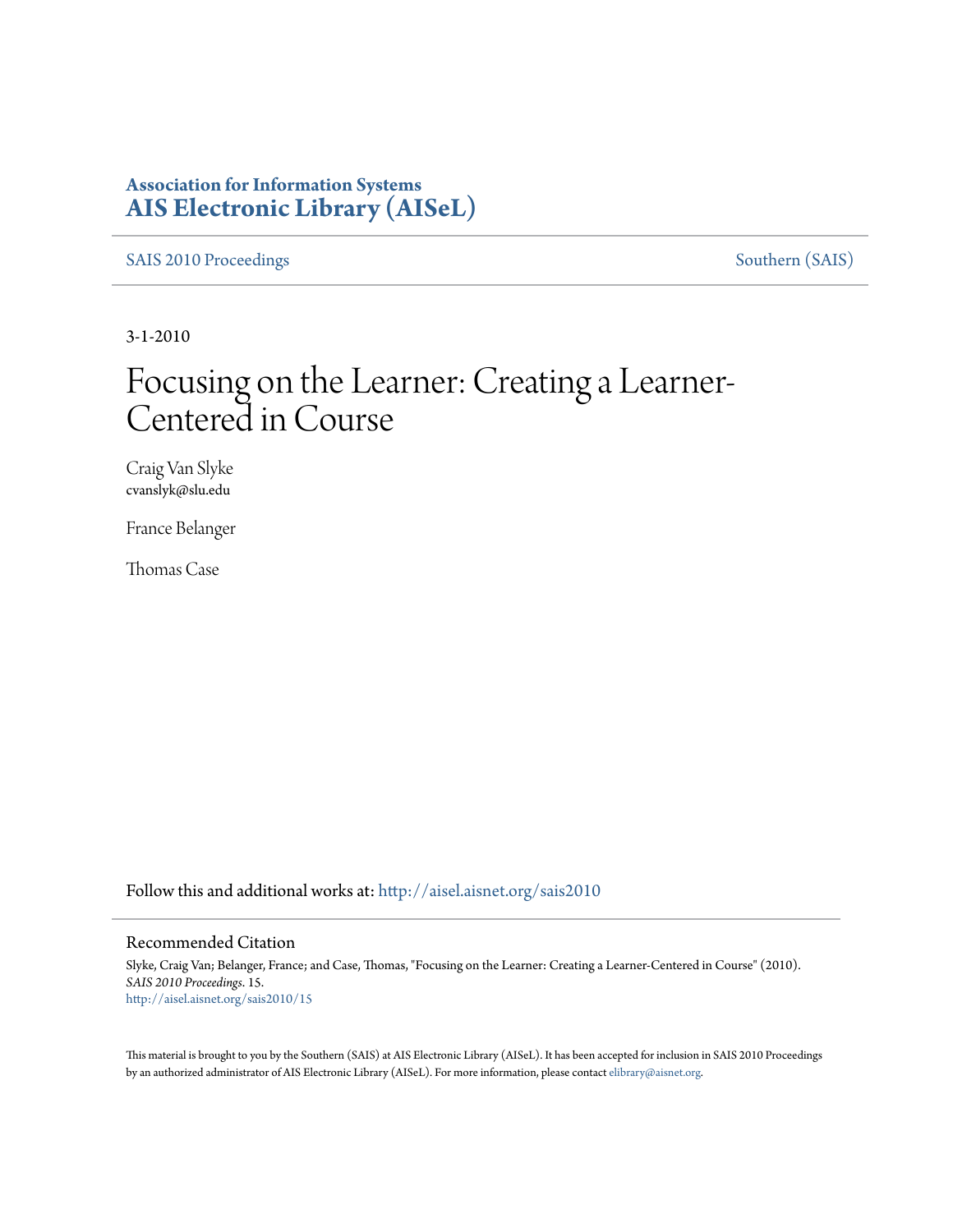## **FOCUSING ON THE LEARNER: CREATING A LEARNER-CENTERED IS COURSE**

**Craig Van Slyke** Saint Louis University cvanslyk@slu.edu

**France Belanger** Virginia Tech belanger@vt.edu

**Thomas Case**  Georgia Southern University tcase@georgiasouthern.edu

#### **ABSTRACT**

There is a large and growing body of evidence that learner-centered education is more effective in terms of learning outcomes; it is also more satisfying for the learner. In a learner-centered course, the focus is on a partnership between the teacher and learner with shared responsibility for learning. The learner-centered approach fits well with the characteristics of "millennial" generation students, who are team-oriented, value continuous learning and seek frequent feedback. Learnercentered education has been recommended as a viable approach for information systems education for at least a decade, but applying these principles may be especially important today. Because learner-centered education matches well with the preferences of today's students, it is possible that applying learner-centered principles to IS courses can help address our enrollment problems. The purposes of this workshop are to introduce the concepts of learner-centered education, to illustrate how learner-centered concepts can be applied to information systems courses, and to help participants understand how they can employ learner-centered education in their courses. In addition, a methodology for developing learning activities will be presented and applied. The workshop will be highly interactive, and will use the principles of leaner-centered education. Participants will receive a link to workshop materials and additional resources.

#### **Keywords**

Learner-centered education, information systems education, millennial students

#### **LEARNING OBJECTIVES**

By actively participating in the workshop, participants will be able to:

- Compare and contrast learner-centered and instructor-led approaches to education
- Discuss the fit between learner-centered education and the "millennial student"
- Discuss how to develop a learner-centered environment for their course
- Apply a methodology to develop learner-centered activities

#### **ACTIVITIES**

The workshop will be evenly split between an interactive presentation and learning activities. The workshop will begin with an overview of learner-centered education and its relevance to teaching today's students. This is followed by a presentation of a methodology that can be used to develop learner-centered activities. Participants will then break into small groups and apply the methodology to develop one or more learning activities, which will then be shared with the rest of the participants. The workshop will conclude with a brief wrap up and open discussion.